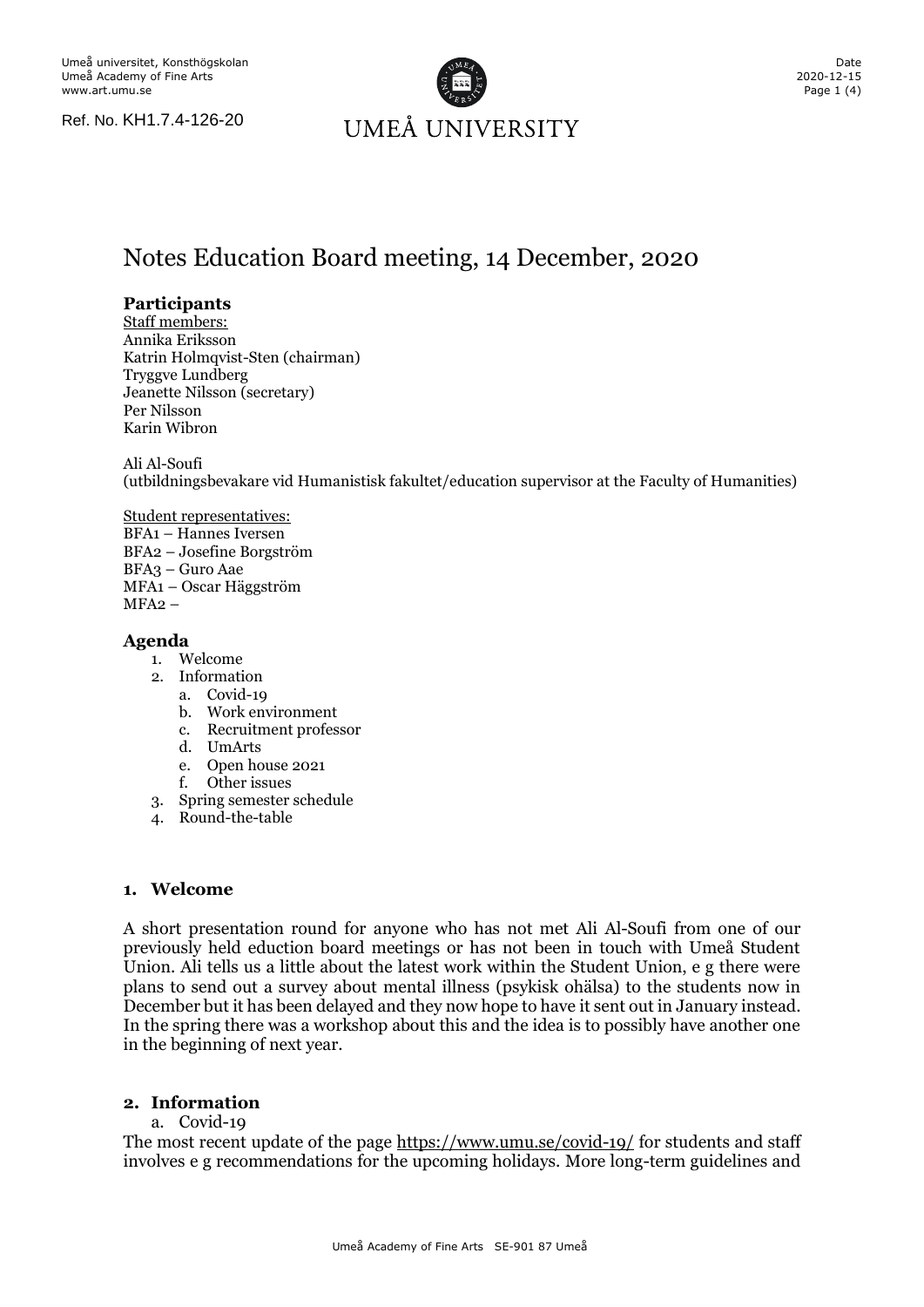Ref. No. KH1.7.4-126-20



regulations concerning the whole next semester are in progress and expected to come out in January. As the situation has got worse lately we are lucky that we don't have to close the school completely but continue having it open between 8-20. Ali says that at the main campus there are check-ups to make sure that students follow the common advice and restrictions. Unfortunately, it's not so good with that and a consequence in the end might therefore be that the university has to close.

Updated information on the situation will be sent out in the weekly Thursday email, last one before the holidays will be this Thursday.

#### b. Work environment

Loud music played by some has lately been a disturbing problem however now this seems to have ceased.. at least there are no comments or complaints about this brought up. There have also been individual talks with concerned people regarding this.

New micro wave ovens which have been much longed for by many of the students have unfortunately taken some time to get but they are now on their way.

c. Recruitment professor

Trial lectures for the position took place last week and all students have had the chance to submit comments to Hannah. The recruitment group will have a meeting this Friday when they will produce a ranking of the candidates based on lectures, interviews, students' views and references and also the needs of the Academy of Fine Arts. After that a proposal is submitted to the Faculty's Employment committee for a decision. Final step is to negotiate with the proposed candidate and decide on the arrangements concerning the employment. Most likely it will take until end of February before a decision is taken and so it's realistic to believe that the new professor will start working early spring.

d. UmArts: Center for Art, Architecture and Design

Director for the new center at the Arts campus will be Ele Carpenter (curator, researcher etc from London) and she will start her position now. Main focus is on artistic research. To start with it's a 50 % position but from April and onwards she will be in Umeå fulltime. Her working space will be at the School of Architecture and administrative issues are under us. It's too soon to say what this center will bring but hopefully it will lead to more and better collaborations.

#### e. Open house 2021

The open house event that was planned and scheduled for the  $5<sup>th</sup>$  of February may be difficult to arrange in a good way digitally and also to find resources, the time and energy for finding good formats for it. As an alternative to open house there has been a discussion about producing films which could be published on our website to make it more attractive in time for next year's application round which opens on the  $22<sup>nd</sup>$  of January.

## f. Other issues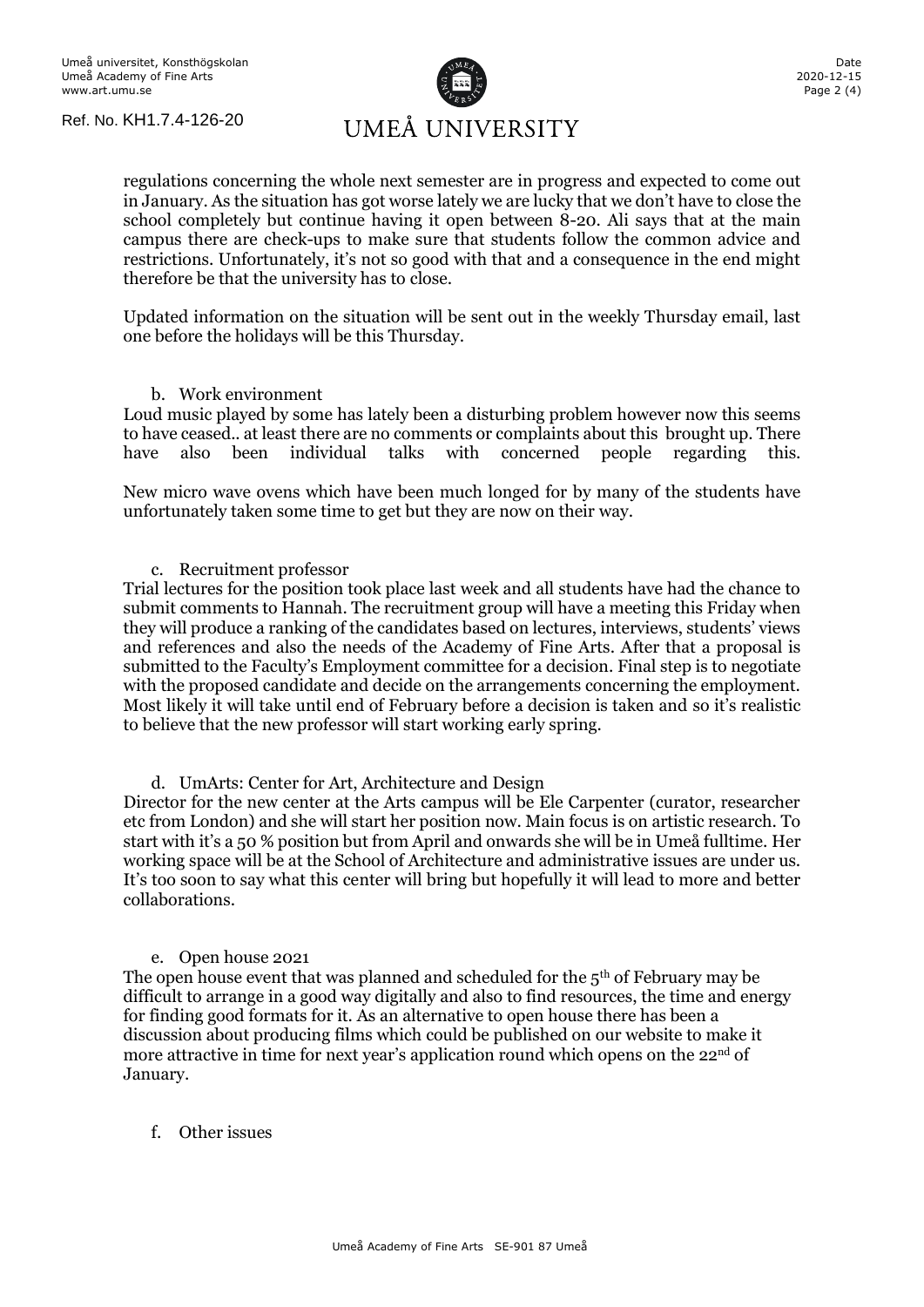

- $\checkmark$  Evaluation will be sent out in week 2. The result from that will then be presented in a coming education board meeting next semester as soon as it has been compiled.
- $\checkmark$  Student union information Ongoing work in selecting a new dean for the Faculty of Humanities. Per is also part of this recruitment group. More info and nomination of candidates: [https://www.aurora.umu.se/enheter/humfak/organisation/information-om](https://www.aurora.umu.se/enheter/humfak/organisation/information-om-valet-av-dekan-prodekan-och-fakultetsnamnd/)[valet-av-dekan-prodekan-och-fakultetsnamnd/](https://www.aurora.umu.se/enheter/humfak/organisation/information-om-valet-av-dekan-prodekan-och-fakultetsnamnd/) There is a 12 h podcast with interviews/discussions about different topics which everyone interested can listen to, more info about this will come in the end of January. The school used to have an active trade union (studentförening) named WHB [https://www.umeastudentkar.se/karforeningar.](https://www.umeastudentkar.se/karforeningar) Would be good if it can become active again, e g it would be easier for you students to run and receive support for different projects such as enabling different service units to be present at the Arts campus at the common space from Humlab-X. Also for arranging closing parties etc it would be easier to receive support.
- $\checkmark$  Finally a reminder that our workshops will be closed for the holidays from Friday the 18<sup>th</sup> Dec.

# **3. Spring semester schedule**

See attached overview. Below some additions to what is planned for.

## BFA1

Gabriel Bohm Calles will work with the class and they will plan for an exhibition in the beginning of February at Galleri Alva at the hospital if possible. This is still uncertain (they will let us know next week), however if it cannot be arranged at Galleri Alva they will try to find another location. In April and May Per and Katrin will have the history course. Last week of the semester will be in the school's Gallery.

## BFA2

Three tutorial groups with Johannes, Chiara Bugatti and Martha Ossowska. In the end of January Emily Fahlén will have the history and theory course. Moreover an exhibition at Verkligheten is planned for at the end of March, early April.

## BFA3

Exam exhibition will be held at Västerbottens museum with opening  $2<sup>nd</sup>$  of May.

## MFA1

Annika Eriksson will have the class in week 3, week 12 and week 13 and 7-20 May. Exhibition at Galleri Alva (if possible) end of February/beginning of March (22 Feb-5 Mar). Mariana Feher will have the course Art in Today's society and Anders Kreuger the course Art history and theory related to curatorial practice. Higher seminars: 20 January, 3 March and 12 April.